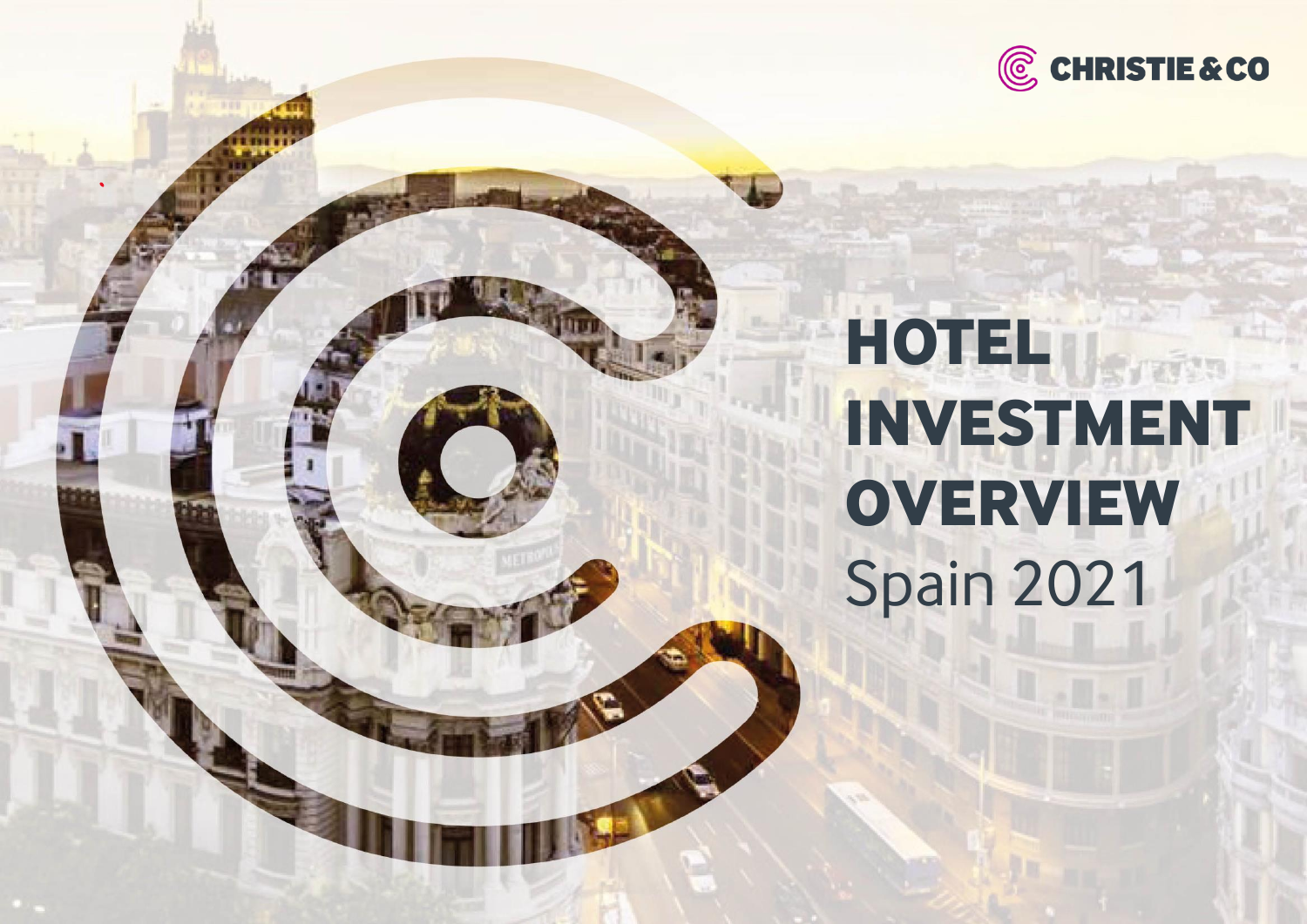

This is how we closed our outlook for 2021 in the last report :

*'*In short, we expect a 2021 with hotel investment volumes more similar to those achieved between 2016 and 2019, once the expectations of buyers and sellers come closer, the financing tap is opened and the light at the end of the pandemic tunnel is close. 2021 could be the year of the beginning of a process of consolidation in the sector, as a result of the repositioning of many assets and the possible absorption of some small and medium-sized chains, accelerating technological and brand modernisation, as well as the professionalisation of our sector*.'*

And so it was, a **2021 full of changes, transactions and a transformation of the tourism** 

**industry** thanks to the repositioning of assets and technology. A 2021 that marked the beginning of the recovery thanks to the expected vaccinations but that was twisted twice by the appearance of different variants, Delta at the beginning of the year and Omicron at the end. Even so, the **sector proved to be very resilient** and handled each of the situations in the best way, being able to see results similar or superior to 2019 in some destinations and some moments of the year, demonstrating that it is a strong and pioneering industry when circumstances demand it.

At the **investment** level, we saw a **rebound compared to 2020**, outperforming 2019 and even **reaching similar levels to 2018**, a record year. Our mature industry showed its strength, often reaching historically low yields, demonstrating its **ability to attract increasingly core capital. The pure value add investor, however, saw his expectations frustrated** during the year as prices did not fall as much as expected.

**Numerous government support measures,** such as ICO loans, ERTE's, SEPI loans and regional aid **contributed to reducing the pressure on hotel companies' balance sheets and** 

**conditioned sales decisions** in many cases. The **absence of traditional bank financing** was another determining factor throughout the year and led to the **introduction of alternative financing**, which fortunately has been gradually reducing its cost and is now relatively competitive.

The most professionalised hotel companies, such as Meliá Hotels Int. and NH Hoteles, took advantage of 2021 to carry out **sale & leaseback and sale & management back operations**  and strengthen their balance sheets. **TUI divested two major hotel holdings in Spain** and the Selenta Group took advantage of investor appetite to place its portfolio on the market.

On the other hand, the growing interest in combining leisure and business and the normalisation of teleworking increased the **appetite among investors for business models such as serviced apartments or long stay, as well as for luxury establishments**, both resort and urban, due to their good performance during the pandemic.

In conclusion, **2021** can be considered **a very good investment year** in our industry**. In 2022, many challenges remain**, such as the arrival or not of direct aid, the adaptation of the offer to the new needs of the client, the level of vaccination in the different countries, travel restrictions and health protocols, but **the improvement of the indicators and the expected market conditions make us think of another historic year** of hotel investment.

We are pleased to share our market knowledge with the sector once again this year and hope that this new report will be of interest to all those involved in **a sector that is vital to the Spanish economy:** the hotel sector, on whose health millions of jobs in our country depend.

66 2021 will be remembered as the year of the beginning of the recovery of tourism, the growth of hotel investment, the return of portfolio transactions and prime transactions at record prices per room. In our opinion, 2021 marked the definitive institutionalisation of the hotel sector as an international investment product 515 **Edgar Ollé**

Managing Director Spain & Portugal

ര്ര

In line with our terms and conditions, this report may not be copied, reproduced, distributed, disclosed or revealed in whole or in part to any person without prior written agreement from Christie & Co. Please note that the prices for non available transactions have been estimated.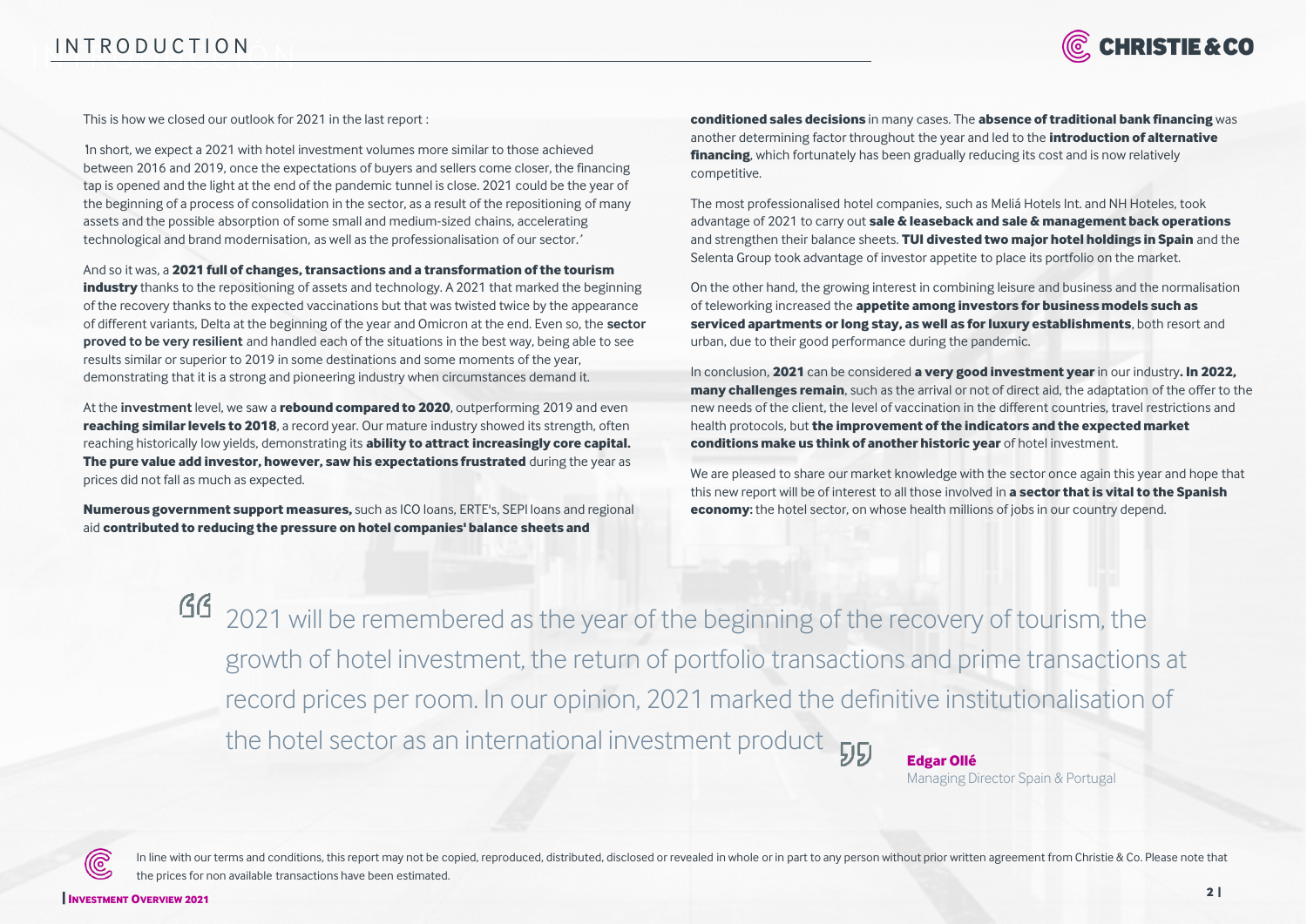## HOTEL INVESTMENT IN 2021



# MAIN INDICATORS

| <b>Investment Volume</b>                 | 3,190 M EUR       |
|------------------------------------------|-------------------|
| <b>Number of Hotels</b>                  | 130               |
| <b>Number of Rooms</b>                   | 22.523            |
| <b>Average Price per Existing Room</b>   | 141,715 EUR       |
| <b>Investment in Urban Destinations</b>  | 53%               |
| <b>Investment in Resort Destinations</b> | 47%               |
| <b>Domestic Investment</b>               | $\overline{42\%}$ |
| <b>International Investment</b>          |                   |



Investor trust in the Spanish hotel sector and the gradual return to normality allowed for a return to pre-Covid investment levels in 2021, exceeding 2020 figures by 255%.

**2021 recorded a total investment volume in the hotel sector of EUR 3,190 M, 3.5 times higher than the investment in 2020**. This strong increase represented a recovery to precovid-19 crisis levels, coming closer to 2017 and 2018 figures and even surpassing 2019 data by 35%. On the other hand, a total of **22,523 rooms were transacted, spread across 130 assets**, including both existing and future rooms in conversion and development projects (vs. 8,300 rooms and 67 assets transacted in 2020).

The high volume of liquidity available in the market, together with unsatisfied investor demand and a high component of transacted prime assets, caused the **average price per room to increase by 17% compared to the previous year** to EUR 147,000. Moreover, in contrast to the previous year, investment in 2021 was **more concentrated in the urban segment**, accounting for **53% of the total volume,** picking up the trend of 2019, albeit in a more balanced manner.

**The weight of transacted portfolios stood out, equivalent to 42% of total investment**, well above the levels of the previous two years and more similar to the data for 2018, a record year for transacted portfolios. Finally, **the domestic investor regained some of the prominence lost in 2020, with 42% of total investment**, although it did not reach the pre-Covid levels of 2019.



**Average Price per Room Evolution**











**| INVESTMENT OVERVIEW <sup>2021</sup>**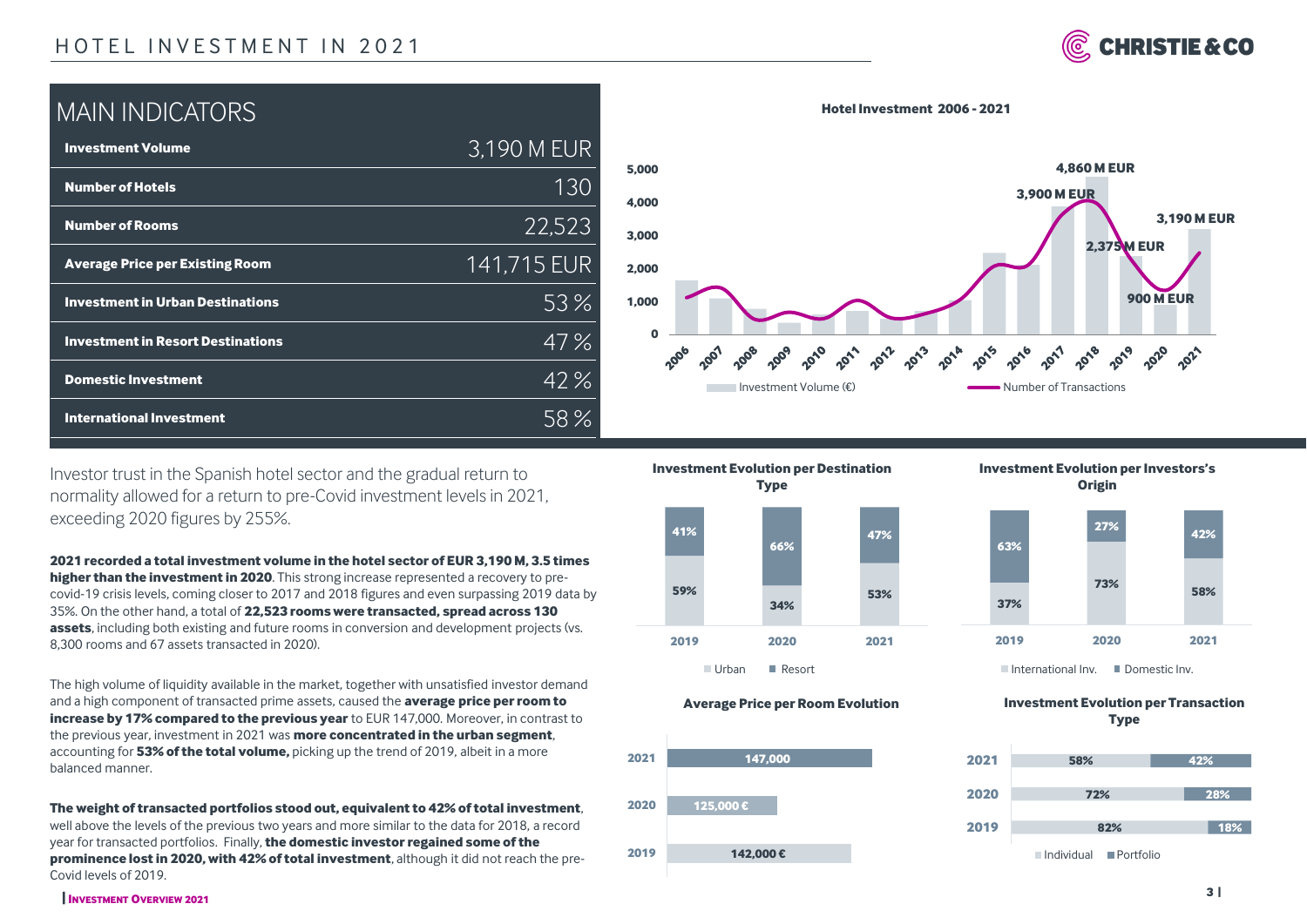

# INVESTOR PROFILE

Investment Firms and Investment Management Companies, with almost 70% of the total volume, were once again the major players in 2021.



#### **Investment firms and Investment Management Companies accounted for the majority of the most significant transactions**, both in portfolios (around 70% of total investment in portfolios) and in individual assets (around 65% of total investment in individual assets). On the other hand, the gradual **recovery** during the year led to an increase in investment activity **by hotel groups** (+33%) and **REITs** (+150%) compared to 2020, especially focused on the resort segment in the first case and on urban assets in the second.



**In 2021, domestic equity regained some of the prominence lost in 2020, with 42% of the total volume invested**, 55% more than in the previous year, when it reached 27%. American equity also stood out (18%), with the portfolios acquired by Sixth Street and Castlelake, and Canadian equity (14%), due to the Selenta portfolio acquired by Brookfield.

# URBAN DESTINATIONS

In 2021, they accounted for around EUR 1,7 billion of investment, 53% of the total volume, which was a return to the pre-covid trend.

**Barcelona once again accounted for half of the investment in urban destinations for the second consecutive year**, thanks to the sale of important assets such as the NH Presidente, the Gran Hotel Central and the NH Collection Barcelona Gran Hotel Calderón. **Madrid, meanwhile, increased its share of investment in urban destinations by 75% compared to 2020, with some transactions exceeding €1 million per room.** 

**Seville reappeared** in the ranking of top urban destinations in terms of investment, with 3% as in 2020. **Bilbao** also remained relatively **stable**, with 3% of total investment in urban destinations, slightly higher than in 2020 (2%).

Other top urban destinations, such as **Malaga or San Sebastian**, experienced a **decrease** in terms of investment, with 2% in the first case (vs. 4% in 2020) and less than 1% in the second case (vs. 5% in 2020).

> **Urban Destinations with the Highest Investment Volume**

# RESORT DESTINATIONS

They reduced their weight compared to the previous year, accounting for 47% of the total invested instead of 67% as in 2020.

**Island destinations were once again the main players in resort investment**, together accounting for 69% of the total, thanks mainly to the portfolios transacted, most of which included assets located on the islands.

However, the prominence of the archipelagos changed in 2021 compared to the previous year, with **the Canary Islands accounting for almost half of the total amount invested in resort destinations** and the Balearic Islands 22%, significantly lower than the figure achieved in the previous year (48%).

The **Costa del Sol,** which had practically no hotel transactions in 2020, accounted for 16% of total resort investment, due to large transactions, such as that of the H10 Andalucía Plaza. As for the rest of the Spanish coast, investment activity on the Costa de la Luz **continues to surprise, although it decreased compared to 2020, specifically by 8 points.** 



#### **Resort Destinations with the Highest Investment Volume**



 $2019$  2020 2021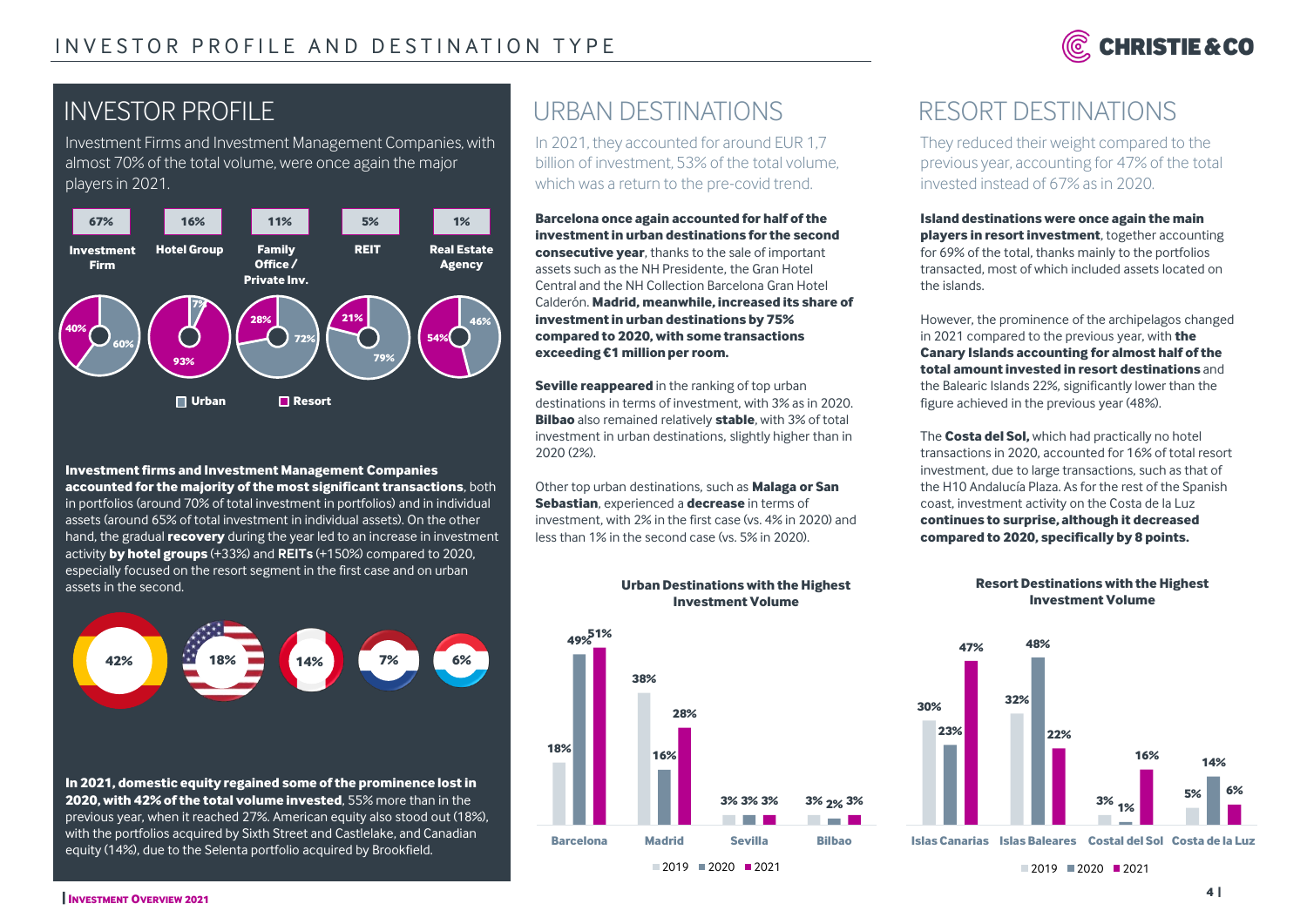

### **PERFIL IN THE PROPERTY OF** MAIN PORTFOLIO TRANSACTIONS IN 2021

| <b>PORTFOLIO</b>                                            | <b>ROOMS</b> | <b>LOCATION</b>                                                             | <b>PRICE</b>     | <b>PRICE/ROOM</b> |
|-------------------------------------------------------------|--------------|-----------------------------------------------------------------------------|------------------|-------------------|
| TUI – Riu Hotels & Resorts Portfolio<br>(49%)               | 2.938        | Fuerteventura, Gran Canaria, Lanzarote,<br>Málaga                           | Confidential     |                   |
| Selenta – Brookfield Portfolio                              | 2,235        | Tenerife, Barcelona y Marbella                                              | 340 M EUR        | 152,125 EUR       |
| Melía Hotels Intermational - Bankinter<br>Portfolio (92,5%) | 1,822        | Cádiz, Granada, Mallorca, Menorca, Gran<br>Canaria, Lanzarote, Zaragoza     | <b>205 M EUR</b> | 112,513 EUR       |
| Millenium – Castlelake Portfolio (48%)                      | 1.287        | Madrid, Alicante, Bilbao, Sevilla, Córdoba,<br>Madrid, San Sebastián, Cádiz | <b>180 M EUR</b> | 139,860 EUR       |
| TUI - Grupotel Portfolio (50%)                              | 1.232        | Gran Canaria, Lanzarote                                                     | Confidential     |                   |
| Sixth Street Portfolio                                      | 1.039        | Roquetas de Mar, Salou, Benidorm, Lloret<br>de Mar                          | Confidential     |                   |
| Ola Hotels - Globales Portfolio                             | 536          | Mallorca                                                                    | Confidential     |                   |

# MAIN INDIVIDUAL TRANSACTIONS IN 2021

| <b>ASSET</b>                                   | <b>ROOMS</b> | <b>LOCATION</b>  | <b>PRICE</b>       | <b>PRICE/ROOM</b> |
|------------------------------------------------|--------------|------------------|--------------------|-------------------|
| Tryp Apolo                                     | 314          | <b>Barcelona</b> | <b>96 M EUR</b>    | 305,732 EUR       |
| NH Collection Barcelona Gran Hotel<br>Calderón | 255          | <b>Barcelona</b> | <b>125.5 M EUR</b> | 492,156 EUR       |
| The Edition Madrid                             | 200          | Madrid           | <b>205 M EUR</b>   | 1,025,000 EUR     |
| Hesperia Presidente                            | 156          | <b>Barcelona</b> | <b>125 M EUR</b>   | 801,282 EUR       |
| <b>Gran Hotel Central</b>                      | 147          | <b>Barcelona</b> | <b>93 M EUR</b>    | 632,653 EUR       |
| H10 Punta Negra                                | 137          | Mallorca         | 90 M EUR           | 656,934 EUR       |
| <b>Bless Hotel Madrid</b>                      | 111          | Madrid           | <b>114 M EUR</b>   | 1,027,027 EUR     |

Undoubtedly one of the reasons for the high investment volume achieved in 2021 was **the return of portfolio transactions**, which had been rare since 2018.

**Both hotel chains and international funds were the protagonists of these transactions**. Among the operators, Riu acquired TUI's 49% stake in 19 of its hotels and Grupotel also bought TUI's stake in Nordotel's Canary Islands portfolio from TUI. Among the international funds, Brookfield closed the largest deal with the purchase of Selenta Group for 340M euros with the clear objective of repositioning the assets. Castlelake took a stake in Millenium Group for 180M and Sixth Street closed the purchase of five resort assets for Pierre & Vacances.

It is worth mentioning the originality of the sale of Melia's assets to a fund formed by Bankinter's private investors for more than 200M.

**The high number of core transactions and prime assets sold**, mainly in sale & leaseback and sale &

management back structures, was another reason for the large volume of investment.

These transactions attracted the **interest of international funds**, such as RLH Properties in the Bless Madrid, Schröders in the Tryp Apollo and La Salle Investment Management in the NH Collection Barcelona Gran hotel Calderón, as well as **family offices** such as the Grifols family in the Hesperia Presidente.

The strong competition for this type of high quality assets meant that **prices per room reached historically high levels** in all cases, even exceeding €1 million in the two transactions registered in Madrid.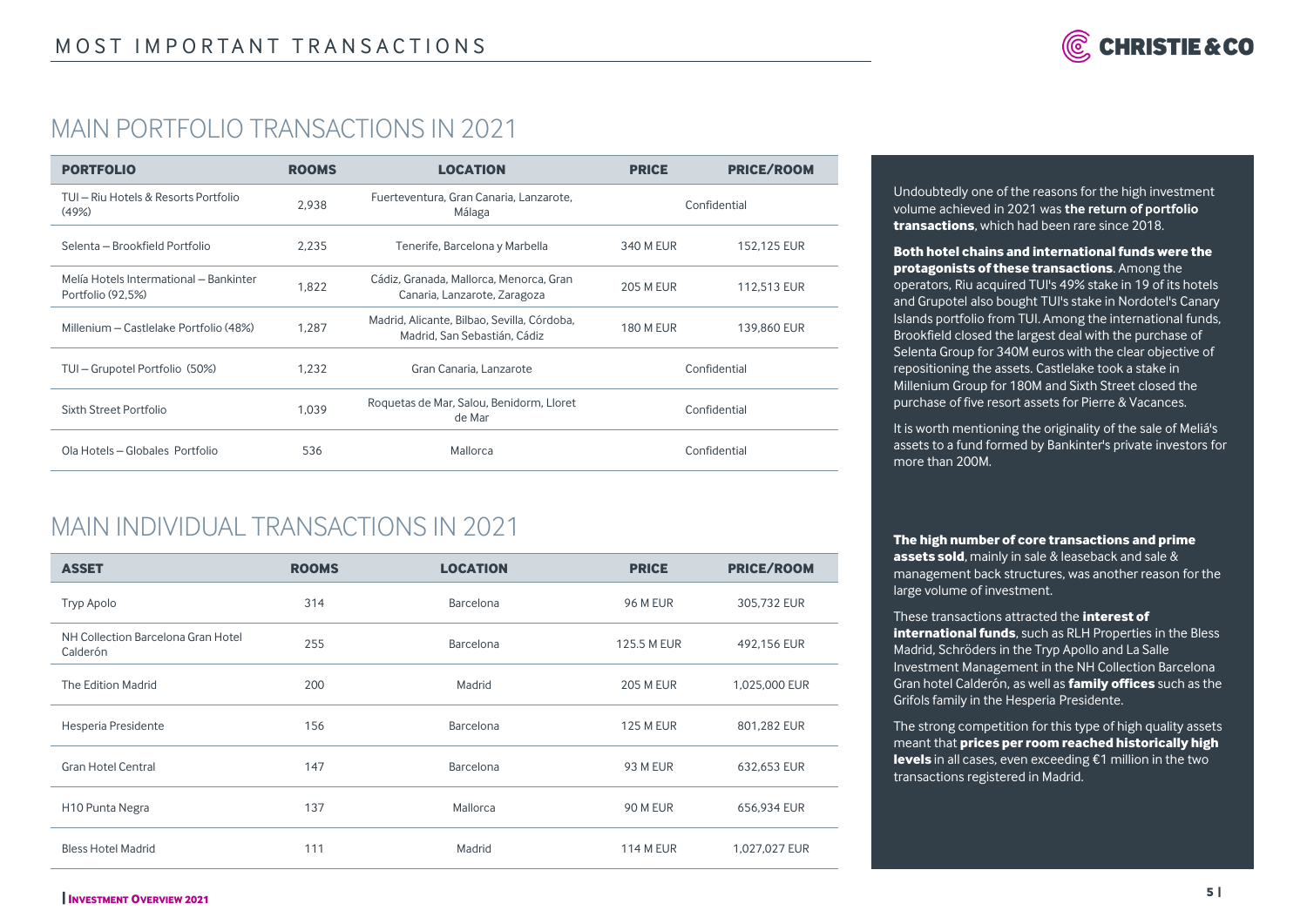## P F R S P F C T I V F S F O R 2022



there is no doubt that the circumstances suggest a **clear**<br>**improvement for the tourism and investment sector improvement for the tourism and investment sector in 2022**.

Despite geopolitical instability with the threat of conflict between Ukraine and Russia, the instability of the British government and the upcoming elections in France, **the economic growth forecast for European countries in 2022 is good.** 

Moreover, after the economic slowdown in December 2021 and January 2022 caused by the omicron virus, the lower severity of this variant, the speed with which it seems to be deactivated and the lifting of travel restrictions by European governments, raises hopes of a **strong recovery in tourism, especially leisure tourism, from March 2022 onwards**. It is true that **the recovery may be uneven** and some cities or destinations with a greater dependence on the international business, MICE and long-haul segments may see a slowdown in the pace of growth.

In any case, operators' cash generation forecasts for 2022 are higher than those obtained in 2021. This will definitely start to alleviate the stressed situation of many hoteliers. However**, it is expected that many hoteliers and operators, especially medium-sized ones, will think about selling some of their assets as a way to strengthen their balance sheets quickly** and we do not doubt that, on many occasions, the banks will push for this accelerated strengthening.

Thus, the **strong sale & leaseback activity** experienced in 2021 is expected to continue and intensify in 2022, not only in the prime segment of the market as in 2021 but also in lower segments and in resort destinations.

In addition, an **increasing amount of activity is expected in free assets**, especially those with significant capex needs and with the potential for rebranding or repositioning. The first quarter of 2022 has already seen the closing of many deals carried over from last year, some of them slowed down by covid, which anticipates strong investment activity for the rest of the year, especially in the second half.

**Available liquidity is at levels never seen before** and the appetite for all types of hotel assets, from budget to luxury, and in all destinations, urban and resort, has never been greater. The low yields provided by other real estate sectors and other European destinations have made the Spanish tourism sector one of **the priority real estate investment targets of the international investment community**.

In our changing world it is increasingly difficult to make forecasts, but Already in 2021, competition between investors has pushed up sales prices in orderly intermediated processes and much liquidity remains frustrated waiting for opportunities. Thus, if no significant discounts were seen in 2021, there is no reason to believe that this year, 2022, they should start to happen. On the other hand, the anticipated recovery of operating results and the foreseeable extension of ICO's and ERTE's, in addition to SEPI's loans, will ease the pressure on the need to sell.

> Similarly, the **return of traditional banks to tourism financing and the cheapening of alternative debt** are already contributing and will help investors in the coming months to obtain their target yields, reducing pressure on sale prices and facilitating the agreements between buyer and seller.

> Likewise, **corporate transactions** in the Spanish hotel sector were already being discussed in 2021 and are expected to arrive in 2022. The availability of capital, financial stress in some operators, generational change in others, as well as the predisposition of the banks, seem to be a suitable breeding ground for this type of operation, opening a **cycle of consolidation among market players.**

In recent years, there has been a disintermediated transactional activity with a direct relationship between seller and potential buyer, which has generated disorder and has sometimes hindered the proper development and closing of transactions. However, in 2021 the number of intermediated transactions increased **and it is expected that this increase will continue in 2022 and in the future, due to the international profile of the investor**, who is highly professionalised and with strong demands for information and transparency.

In conclusion, everything suggests that **in 2022 the levels of investment reached in 2021 will be repeated or even surpassed, consolidating the Spanish hotel market as an international investment product** on a par with the hotel sectors of the United Kingdom and Germany, traditionally leaders in Europe. A year of great activity for all types of investors, in all segments and product types, where agility in decision-making, flexibility in requirements and creativity in value generation will determine the most successful players.

<u>GG</u> We expect 2022 to be another year of intense investment activity in the hotel sector for all players and in all segments, with possible corporate transactions and an increasing institutionalisation of the activity.  $55$ 

> **Íñigo Cumella de Montserrat** Associate Director - Investment